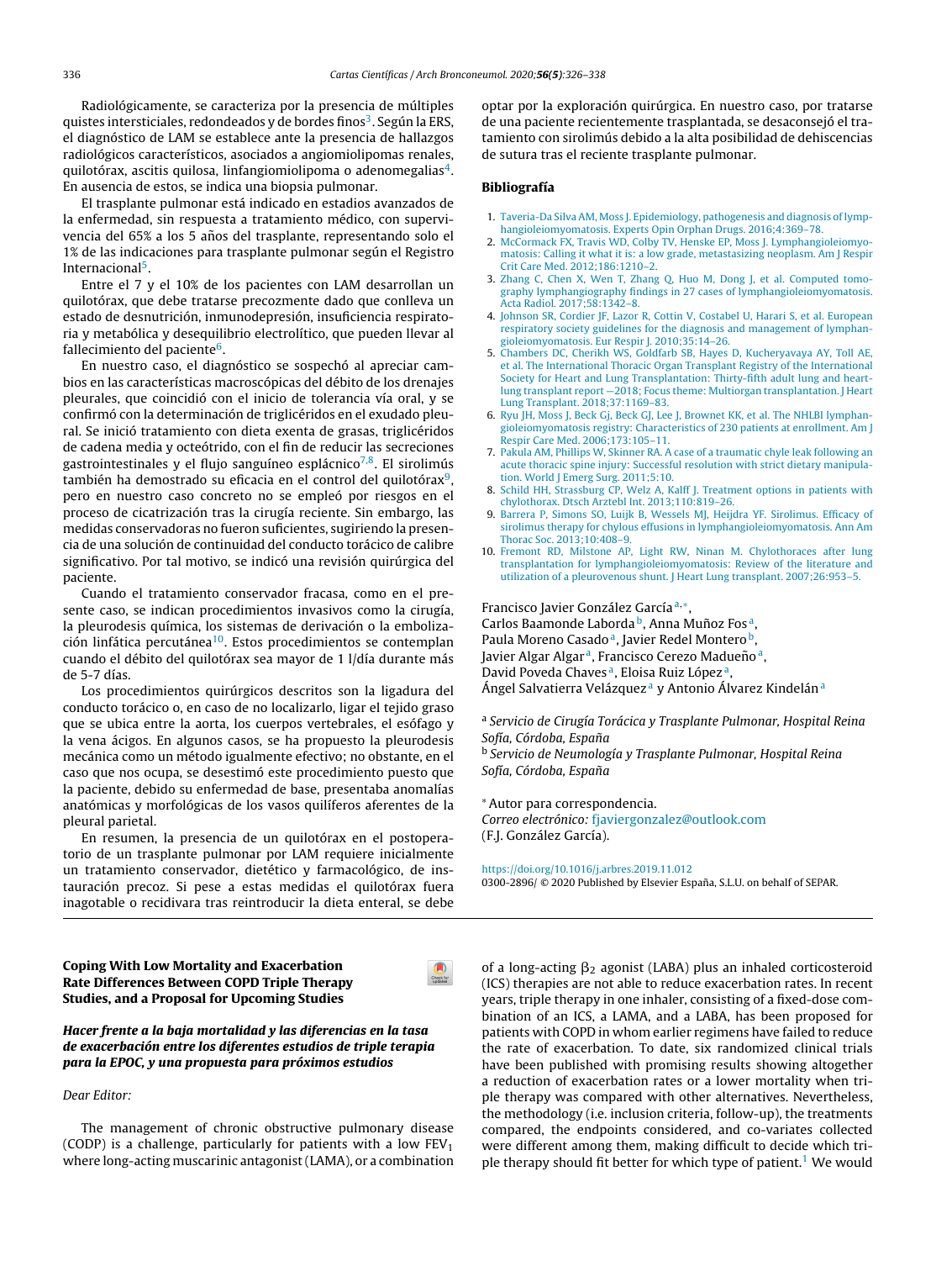### Table 1

Comparison of Triple Therapy Studies Based on the Rate of Exacerbation and Treatment Received.

| Study                | <b>Treatments Compared</b>                 | <b>Baseline Characteristics</b> |          |                                        | During the Study                                      |                                            |
|----------------------|--------------------------------------------|---------------------------------|----------|----------------------------------------|-------------------------------------------------------|--------------------------------------------|
|                      |                                            | Age (Years)                     | FEV1 (%) | Previous<br>Exacerbations <sup>c</sup> | Annualized Rate of<br>Moderate/acute<br>Exacerbations | Annualized Rate of<br>Severe Exacerbations |
| IMPACT <sup>2</sup>  | Triple therapy (FF/UMEC/VI)                | 65.3                            | 45.7     | $> 2$ ME: 47%<br>$\geq$ 1 SE: 26%      | 0.91                                                  | 0.15                                       |
|                      | $ICS + LABA (FF/VI)$                       | 65.3                            | 45.5     | $> 2$ ME: 46%<br>$>1$ SE: 26%          | 1.07                                                  | 0.17                                       |
|                      | LAMA + LABA (UMEC/VI)                      | 65.2                            | 45.4     | $> 2$ ME: 48%<br>$>1$ SE: 25%          | 1.21                                                  | 0.19                                       |
| FULFIL <sup>12</sup> | Triple therapy (FF/UMEC/VI)                | 64.2                            | 45.5     | $> 2$ MSE: 38%                         | 0.22                                                  | -                                          |
|                      | $ICS + LABA$<br>(budesonide/formoterol)    | 63.7                            | 45.1     | $> 2$ MSE: 37%                         | 0.34                                                  |                                            |
| Bremmer              | Triple therapy (FF/UMEC/VI)                | 66.7                            | 44.5     | $> 2$ ME: 55%                          | 0.24 <sup>b</sup>                                     |                                            |
| et al. $^{a,13}$     | Open triple therapy<br>$(FF/VI+UMEC)$      | 65.9                            | 45.5     | $> 2$ ME: 57%                          | 0.27 <sup>b</sup>                                     | -                                          |
| TRIBUTE <sup>5</sup> | Triple therapy (BDP/FF/GB)                 | 64.4                            | 36.4     | 1.2                                    | 0.50                                                  | 0.07                                       |
|                      | LAMA + LABA (IND/GB)                       | 64.5                            | 36.4     | 1.2                                    | 0.59                                                  | 0.09                                       |
| TRILOGY <sup>6</sup> | Triple therapy (BDP/FF/GB)                 | 63.3                            | 36.9     | 1.2                                    | 0.41                                                  | 0.12                                       |
|                      | $ICS + LABA (BDP/FF)$                      | 63.8                            | 36.2     | 1.2                                    | 0.53                                                  | 0.14                                       |
| TRINITY <sup>4</sup> | Triple therapy (BDP/FF/GB)                 | 63.4                            | 36.6     | 1.3                                    | 0.46                                                  | 0.07                                       |
|                      | Tiotropium                                 | 63.3                            | 36.6     | 1.3                                    | 0.57                                                  | 0.10                                       |
|                      | Open triple therapy<br>(BDP/FF+Tiotropium) | 62.6                            | 36.7     | 1.2                                    | 0.45                                                  | 0.06                                       |

ICS, inhaled corticosteroids; LAMA, long-acting muscarinic antagonist; LABA, long-acting <sup>2</sup> agonist; FF, Fluticasone furoate; UMEC, Umeclidinium; VI, vilanterol; BDP, Beclomethasone Dipropionate; FF, Formoterol Furoate; GB, Glycopyrronium Bromide; IND, Indacaterol; NR, not reported; ME, moderate exacerbations; SE, severe exacerbations. <sup>a</sup> 6 months follow-up.

 $<sup>b</sup>$  This represents the cumulative percentage of moderate/severe exacerbations.</sup>

Expressed as the percentage of patients with 2 or more moderate exacerbations (ME), one or more severe exacerbations (SE) or a combination of both (MSE) for FF/UMEC/VI studies, and as average total number of exacerbations for BDP/FF/GB studies.

like to raise some relevant points that a pneumologist should consider when analysing the real usefulness of such treatments for patients.

First, the number of annualized moderate/severe and severe exacerbation rates differed among the trials (Table 1). The IMPACT study $^2$  [r](#page-2-0)eported the highest rate of moderate/severe exacerbations (2–4 times higher), irrespective of the treatment regimen. These differences have been attributed to an abrupt cessation of ICS in the IMPACT study. $3$  Nevertheless, a comparison of other characteristics of the six studies is somehow paradoxical. Although the COPD Assessment Test questionnaire score was very similar among all studies, the forced expiratory volume in 1 s was considerably lower for the TRINITY, $4$  TRIBUTE, $^5$  $^5$  and TRILOGY $^6$  $^6$  studies. Therefore, the IMPACT trial reported an increased number of exacerbations, with greater preservation of lung function. In addition to the different inclusion criteria, it is also possible that moderate exacerbations were recorded in a different manner by the IMPACT study. This hypothesis might be supported by the fact that the differences in severe exacerbations (an objective criterion, because it entails hospital admission) were much lower than those observed for moderate exacerbations. Moreover, the TRIBUTE, TRINITY, and TRI-LOGY studies do not precisely define a moderate exacerbation.<sup>4-6</sup>

Second, only the IMPACT study measured mortality; and a post hoc analysis of the TRIBUTE, TRINITY, and TRILOGY studies showed their mortality rate.<sup>[7](#page-2-0)</sup> One-year mortality ranged from  $1.9\%$  (fixed triple therapy arm in the TRINITY study) $4$  to 2.9% (LAMA + LABA arm in IMPACT) for all studies.<sup>[2](#page-2-0)</sup> These one-year mortalities are significantly low for COPD patients of such characteristics, when compared with other evidence. The UK-COPD audit reported 3.8% in-hospital mortality.<sup>8</sup> [T](#page-2-0)he European COPD Audit reported a 90-day mort[a](#page-2-0)lity of 10.8%, following hospital admittance,<sup>9</sup> and that repor-ted by the Spanish COPD Audit was 6.9%.<sup>[10](#page-2-0)</sup> Therefore, one-year mortality rates for patients with severe COPD enrolled in triple therapy studies should be higher. A younger inclusion age may partly account for these differences, since patients enrolled in triple therapy studies were aged between 63 and 65 years, and the average age of the audit studies was between 71 and 75 years. However, these age differences might not fully explain the low mortality observed in these clinical trials.

The third aspect is related to follow-up and the number of participants at risk for exacerbation. The data from triple therapy studies depict that approximately 30%–40% of patients attending followup appointments are "at risk", i.e. being followed in the cohort, by the end of follow-up (52 weeks). This loss of patients cannot be explained by the lost-to-follow-up proportion. We understand that a patient suffering from moderate or severe exacerbation is "at risk" of suffering from another episode after resolution of the first. The low mortality rate observed and that 85% of all participants reached the end of the study, as reported, could be potentially explained by the fact that only the first exacerbation was considered and that the real annual exacerbation rate was not calculated. If this is true, key information regarding the mechanism of action of triple therapy for COPD might be lost.

We would like to stress the need of further studies with triple therapy, which should consider the following inclusion and exclusion criteria: all patients should have a CAT > 10 and > 10 packyears; patients should have had a COPD hospital admission in the last 3–6 months (severe exacerbation), to improve comparability and avoid differences on what is understood by moderate exacerbation (where subjective assessment may be present); patients should represent average age of patients with those COPD characteristics (i.e. 70 years old or at least some stratification by age should be present to have representative age groups of young, average, and old COPD patients); men and women should be equally represented – in the UK more women than men are admitted due to COPD; previous triple therapy treatment should be excluded, because randomization will mean that some patients already with triple therapy would receive an a priori worse treatment (double therapy); the study should be triple blind, with a masked statistician. Regarding the follow-up, at least two years would be necessary to show long-term effects of triple therapy (mainly for the ICS treatment), or at least analysis of severe exacerbations and mortality